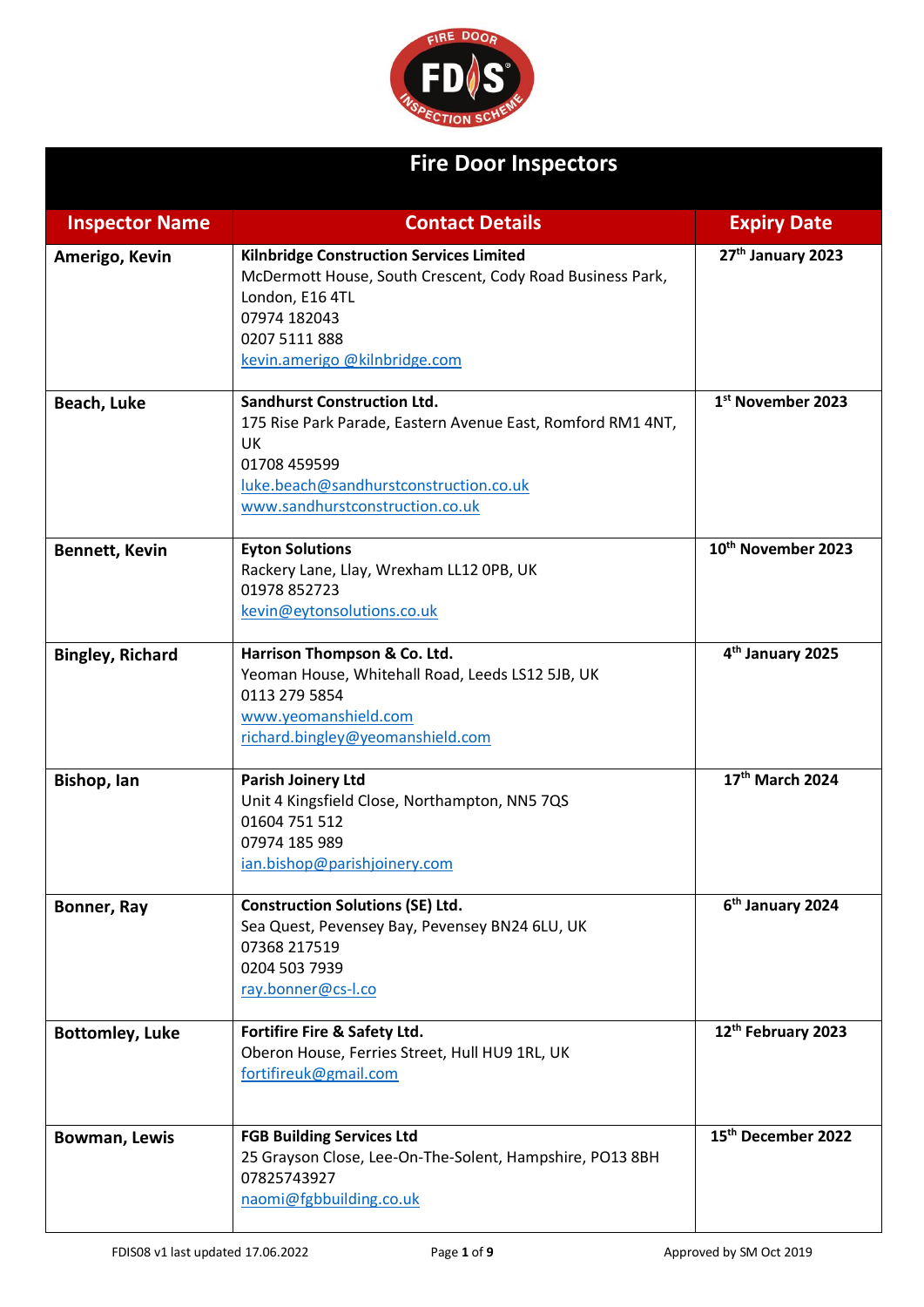

| Bowen, Damon           | <b>London Fire Solutions</b><br>Unit 7, 43-47 Glengall Road, London, SE15 6NF<br>0207 237 0958<br>damon@lfsfire.co.uk                                                                             | 6 <sup>th</sup> August 2023  |
|------------------------|---------------------------------------------------------------------------------------------------------------------------------------------------------------------------------------------------|------------------------------|
| Cain, Peter            | <b>Joint Security Services Ltd</b><br>Available UK wide.<br>07957679269<br>01732 752143<br>pete@jointsecurityservices.com                                                                         | 3rd August 2024              |
| <b>Chandler, Remy</b>  | <b>Intrinsic Fire Protection Ltd.</b><br>Unit 15 Riverside Business Park, Harlow, CM20 2HE<br>01279797937<br>remy.chandler@intrinsicfire.co.uk                                                    | 6 <sup>th</sup> April 2024   |
| <b>Collins, Troy</b>   | <b>Troy C Consultancy</b><br>3 Cromer Road, Overstrand, Norfolk, NR27 ONU<br>07719985724<br>troycconsultancy@yahoo.com                                                                            | 21st October 2022            |
| <b>Crampin, Philip</b> | <b>Jigsaw Homes Midlands</b><br>Arnold, Nottingham NG5 6LU, UK<br>07976 491 531<br>phil.crampin@jigsawhomes.org.uk<br>http://www.jigsawhomes.org.uk                                               | 16 <sup>th</sup> June 2024   |
| Crane, Graham          | <b>Alert Locksmiths</b><br>Unit 10 Woolmer Way, Bordon GU35 9QF<br>08006124711<br>07887514808<br>info@alertlocksmiths.co.uk<br>www.alertlocksmiths.co.uk                                          | 11 <sup>th</sup> August 2022 |
| Crosby, Mark           | <b>Masterfire</b><br>Unit 2 & 3, Ardee Business Park, Ardee, Co. Louth A92 TD4E<br>+35 341 685 3313<br>+35 387 791 0447<br>m.crosby@masterfire.ie                                                 | 27 <sup>th</sup> August 2023 |
| Doran, Chris           | <b>Delta Contracts Midlands Ltd</b><br>Brook House, Venture Court, Hinckley, LE10 3BT<br>02476 992 665<br>07715 499 053<br>www.deltacontractsmidlands.co.uk<br>chris@deltacontractsmidlands.co.uk | 9 <sup>th</sup> June 2024    |
| Drayton, George        | George Drayton fire Door Inspection Services (Northumbria &<br><b>Borders</b> )<br>1 Rockwood Hill Rd, Greenside, Ryton, NE40 4AR<br>07908 031 196<br>g.draytonfiredoorinspection@yahoo.com       | 26th January 2025            |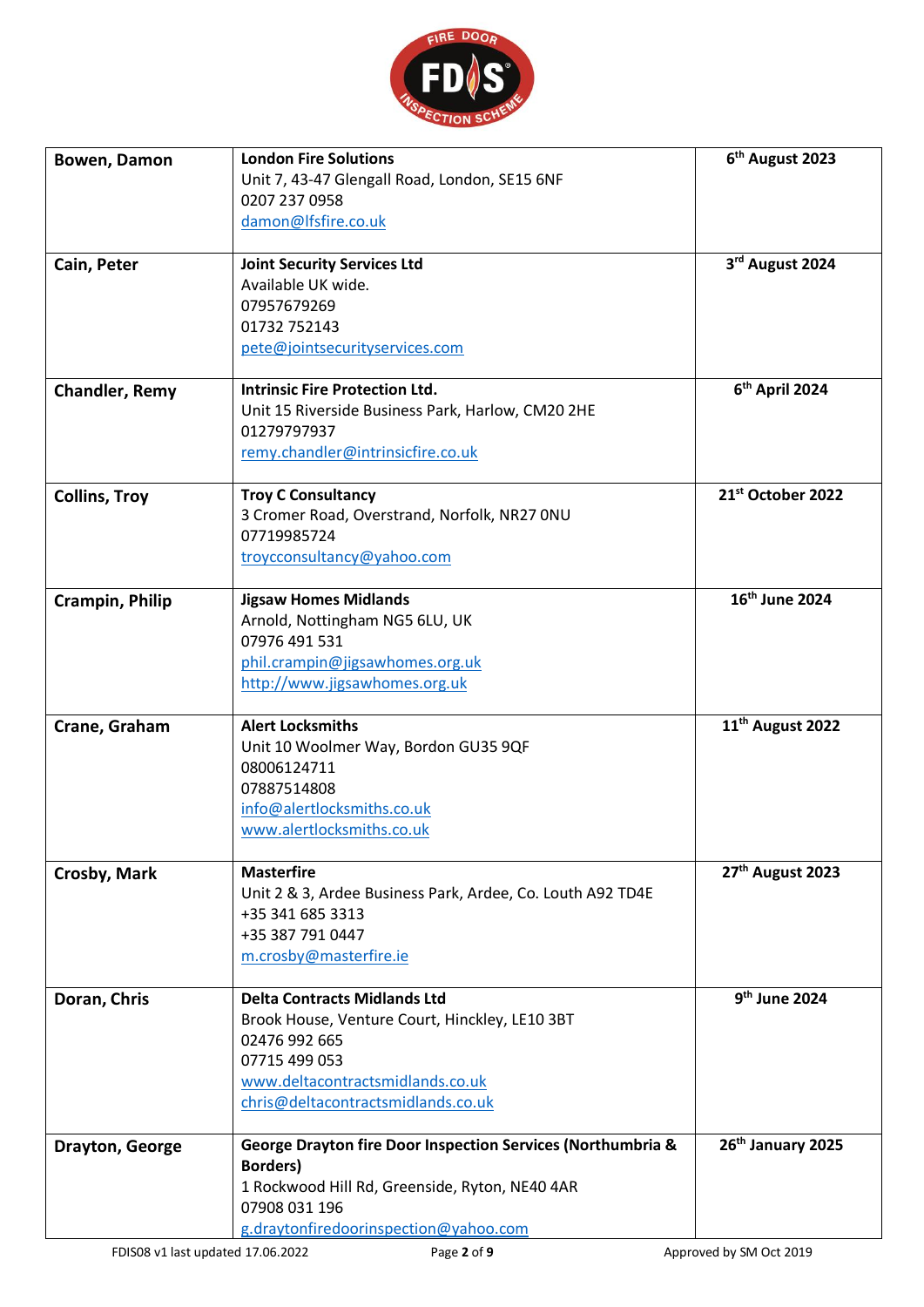

| Flint, William<br>French, Jeremy<br><b>Greasley, Marc</b> | <b>Priority Risk Ltd</b><br>149 Addington Road, South Croydon, UK<br>0208 651 0291<br>07708 237 980<br>william@priorityrisk.co.uk<br><b>Assured Fire Door Services Limited</b><br>35 Upper Park Road, Camberely, GU15 2EG<br>07487 774714<br>JFrench@assuredfds.com<br><b>Snowdonia Fire Protection Ltd.</b> | 26th August 2022<br>18 <sup>th</sup> May 2024<br>26th January 2024 |
|-----------------------------------------------------------|--------------------------------------------------------------------------------------------------------------------------------------------------------------------------------------------------------------------------------------------------------------------------------------------------------------|--------------------------------------------------------------------|
|                                                           | The Old Smithy, Waunfawr Road, Caernarfon, Gwynedd, UK<br>01286 650235<br>marc@snowdonia-fire.co.uk                                                                                                                                                                                                          |                                                                    |
| <b>Griffiths, Brian</b>                                   | <b>Ultimate property manager</b><br>The Tallet, Fryermayne estate, Broadmayne, Dorchester<br>DT2 8EX<br>07359 107101<br>info@ultimatepropertymanager.co.uk                                                                                                                                                   | 24th August 2023                                                   |
| Griggs, Tim                                               | <b>Brown &amp; Shaw Builders Ltd.</b><br>17 The Parkway, Leicester LE5 2BB, UK<br>011627 67872<br>07500 776 213<br>tim@brownshaw.co.uk<br>http://www.brownshaw.co.uk                                                                                                                                         | 10 <sup>th</sup> October 2024                                      |
| Hannon, Jim                                               | <b>London Fire Solutions</b><br>Unit 7, 43-47 Glengall Road, London, SE15 6NF<br>0207 237 0958<br>07931 542 649<br>jim@londondfiresolutions.co.uk                                                                                                                                                            | 19th August 2022                                                   |
| Hare, Lauren                                              | Harkol Ltd.<br>Wheal Harmony House, Solomon Rd, Redruth, Cornwall, TR15<br>1FD<br>01209 832070<br>www.harkol.co.uk<br>info@harkol.co.uk                                                                                                                                                                      | 20 <sup>th</sup> June 2024                                         |
| Harris, Kevin                                             | Flame Safety Ltd.<br>Spire View, March, Cambridgeshire, PE15 9FG<br>07931900127<br>kevin.harris@flamesafety.co.uk<br>www.flamesafety.co.uk                                                                                                                                                                   | 13 <sup>th</sup> June 2024                                         |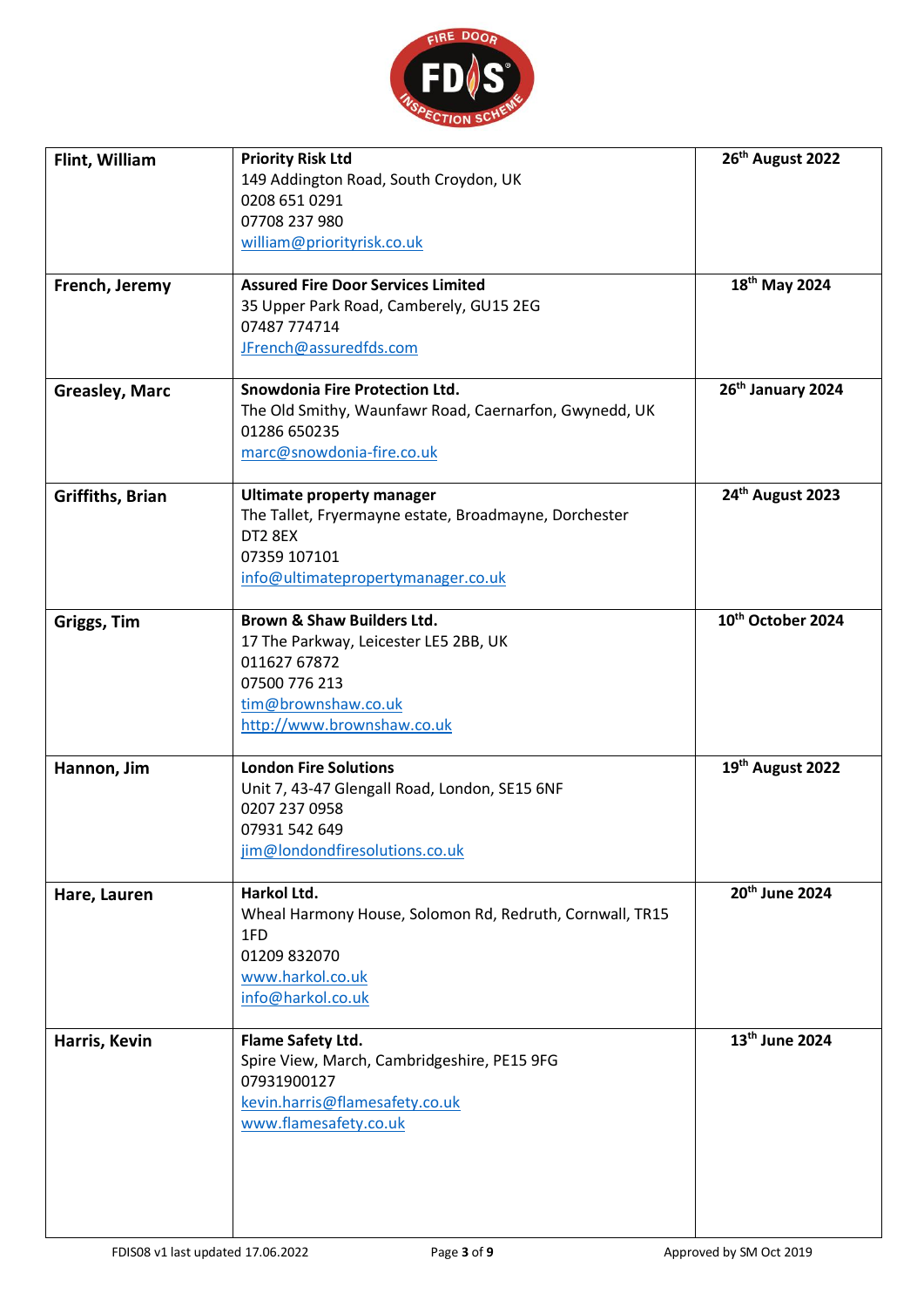

| Harrison, Allan<br>Heather, Neil | <b>Fire Door Safety Inspection Services (FDSIS)</b><br>88 Mill Close, Settle BD24 9BX, UK<br>07791097961<br>allan@fdsis.co.uk<br>www.fdsis.co.uk<br><b>Bryant Interiors</b><br>18 Sisna Park Road, Estover, Plymouth PL6 7AE, UK<br>01752 811988<br>07711 840843<br>nheather@bryantinteriors.co.uk | 28 <sup>th</sup> June 2024<br>31 <sup>st</sup> March 2024 |
|----------------------------------|----------------------------------------------------------------------------------------------------------------------------------------------------------------------------------------------------------------------------------------------------------------------------------------------------|-----------------------------------------------------------|
| <b>Hodgins, Christopher</b>      | <b>Traditional Joinery (Midlands) Ltd.</b><br>117 Wylde Green Road, Sutton Coldfield, B72 1JB<br>07710915376<br>0121 355 8540<br>chris@tradjoinery.co.uk                                                                                                                                           | 2 <sup>nd</sup> August 2024                               |
| Hunt, lan                        | <b>Fire Door Certification Ltd.</b><br>94 Ferndown Close, Bloxwich, Walsall WS3 3XH, UK<br>07957273623<br>ian@firedoorcertificationltd.com<br>www.firedoorcertificationItd.com                                                                                                                     | 23rd August 2023                                          |
| Jordan, Jason                    | <b>Exofire</b><br>Glebe Close, Pitstone, Leighton Buzzard LU7 9AZ, UK<br>07915023029<br>jason@exofire.co.uk                                                                                                                                                                                        | 26 <sup>th</sup> October 2024                             |
| Kennedy, Lee                     | E L Kennedy Ltd. (West Midlands Fire Door Inspections)<br>Lower Broadheath, Worcester WR2 6QX, UK<br>07854 352861<br>lee@e-l-kennedy.co.uk                                                                                                                                                         | 20 <sup>th</sup> June 2024                                |
| Khasanov, Jalil                  | <b>Capital Maintenance Ltd.</b><br>207 Regent Street, London W1B 4ND, UK<br>0207 629 5100<br>jalil@capitalmaintenanceltd.com<br>www.capitalmaintenanceltd.com                                                                                                                                      | 8 <sup>th</sup> March 2025                                |
| Kirk, Ryan                       | <b>Bellrock Property and Facililities Management Ltd.</b><br>Peat House, 1 Waterloo Way, Leicester LE1 6LP, UK<br>07738406355<br>ryan.kirk@bellrockgroup.co.uk                                                                                                                                     | 1st April 2024                                            |
| Lancaster, Phil                  | <b>Francaster House Ltd</b><br>46 Ryeland Way, Trowbridge, UK<br>07432 313 935<br>phil@francasterhouse.co.uk                                                                                                                                                                                       | 12 <sup>th</sup> April 2024                               |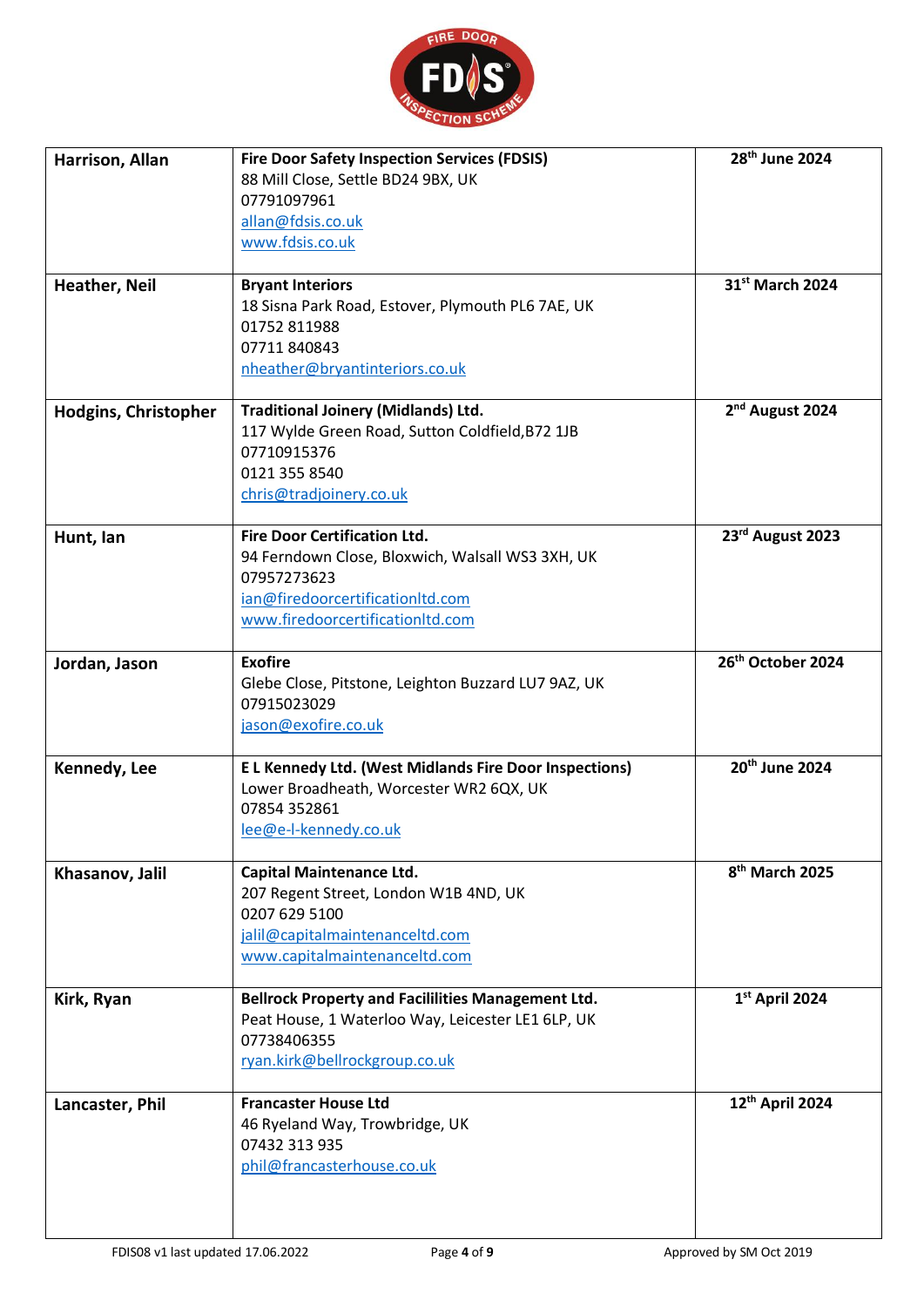

| Luker, James            | <b>Moving Designs Ltd</b>                                  | 5 <sup>th</sup> April 2024      |
|-------------------------|------------------------------------------------------------|---------------------------------|
|                         | Unit 5, Station Industrial Estate, Oxford Road, Wokingham, |                                 |
|                         | Berkshire, RG41 2YQ                                        |                                 |
|                         |                                                            |                                 |
|                         | 0845 643 2168                                              |                                 |
|                         | jamesluker@movablewall.co.uk                               |                                 |
|                         | https://www.movingdesignslimited.co.uk/tag/james-luker/    |                                 |
|                         |                                                            |                                 |
| Lynch, Bill             | <b>Nationwide Fire Door Services</b>                       | 22 <sup>nd</sup> September 2022 |
|                         | 120 Brookfield Road, Aldershot, Hampshire, GU12 4UT        |                                 |
|                         |                                                            |                                 |
|                         | 0800 014 6395                                              |                                 |
|                         | contactus@nationwidefiredoorservices.co.uk                 |                                 |
|                         | www.nationwidefiredoorservices.co.uk                       |                                 |
|                         |                                                            |                                 |
| Mandzhukova, Elena      | <b>Masterdec Ltd</b>                                       | 29th January 2023               |
|                         | 174 Green Lane, London SE9 3XB, UK                         |                                 |
|                         | 07595 663 038                                              |                                 |
|                         | masterdec@masterdec.co.uk                                  |                                 |
|                         |                                                            |                                 |
| Mayell, David           | <b>LDM Fire Safety Solutions</b>                           | 27 <sup>th</sup> June 2024      |
|                         |                                                            |                                 |
|                         | <b>N18 1AF</b>                                             |                                 |
|                         | 07432 627046                                               |                                 |
|                         | LDM firesafetysolutions@outlook.com                        |                                 |
|                         |                                                            |                                 |
| <b>McAleer, Michael</b> | <b>Cardoe Martin Ltd.</b>                                  | 13 <sup>th</sup> October 2023   |
|                         | Sutherland House, 3 Llyods Avenue, London EC3N 3DS         |                                 |
|                         |                                                            |                                 |
|                         | 02075638900                                                |                                 |
|                         | m.mcaleer@cardoemartin.co.uk                               |                                 |
|                         |                                                            | 11 <sup>th</sup> November 2024  |
| Meacock, Ben            | <b>Eclipse Carpenters Ltd.</b>                             |                                 |
|                         | 220 Torquay Road, Paignton TQ3 2HN, UK                     |                                 |
|                         | 01803 552 951                                              |                                 |
|                         | 07889 511338                                               |                                 |
|                         | ben@eclipsecarpenters.com                                  |                                 |
|                         | http://www.eclipsecarpenters.com                           |                                 |
|                         |                                                            |                                 |
|                         |                                                            | 3rd March 2023                  |
| <b>Muddle, James</b>    | <b>South Coast Fire Door Inspections</b>                   |                                 |
|                         | 85 Overhill, Southwick, Brighton, BN42 4WH                 |                                 |
|                         | 07790 267893                                               |                                 |
|                         | james@southcoastfiredoorinspections.co.uk                  |                                 |
|                         | www.southcoastfiredoorinspections.co.uk                    |                                 |
|                         |                                                            |                                 |
| <b>Munday, Dennis</b>   | <b>DR Fire Door Consultants Ltd</b>                        | 14th June 2024                  |
|                         | The Old Cart Shed, Worten Lower Yard, Great Chart, Ashford |                                 |
|                         |                                                            |                                 |
|                         | <b>TN23 3BU, UK</b>                                        |                                 |
|                         | 01233 234 235                                              |                                 |
|                         | 07979 886 454                                              |                                 |
|                         | office@drfiredoors.com                                     |                                 |
|                         |                                                            |                                 |
|                         |                                                            |                                 |
|                         |                                                            |                                 |
|                         |                                                            |                                 |
|                         |                                                            |                                 |
|                         |                                                            |                                 |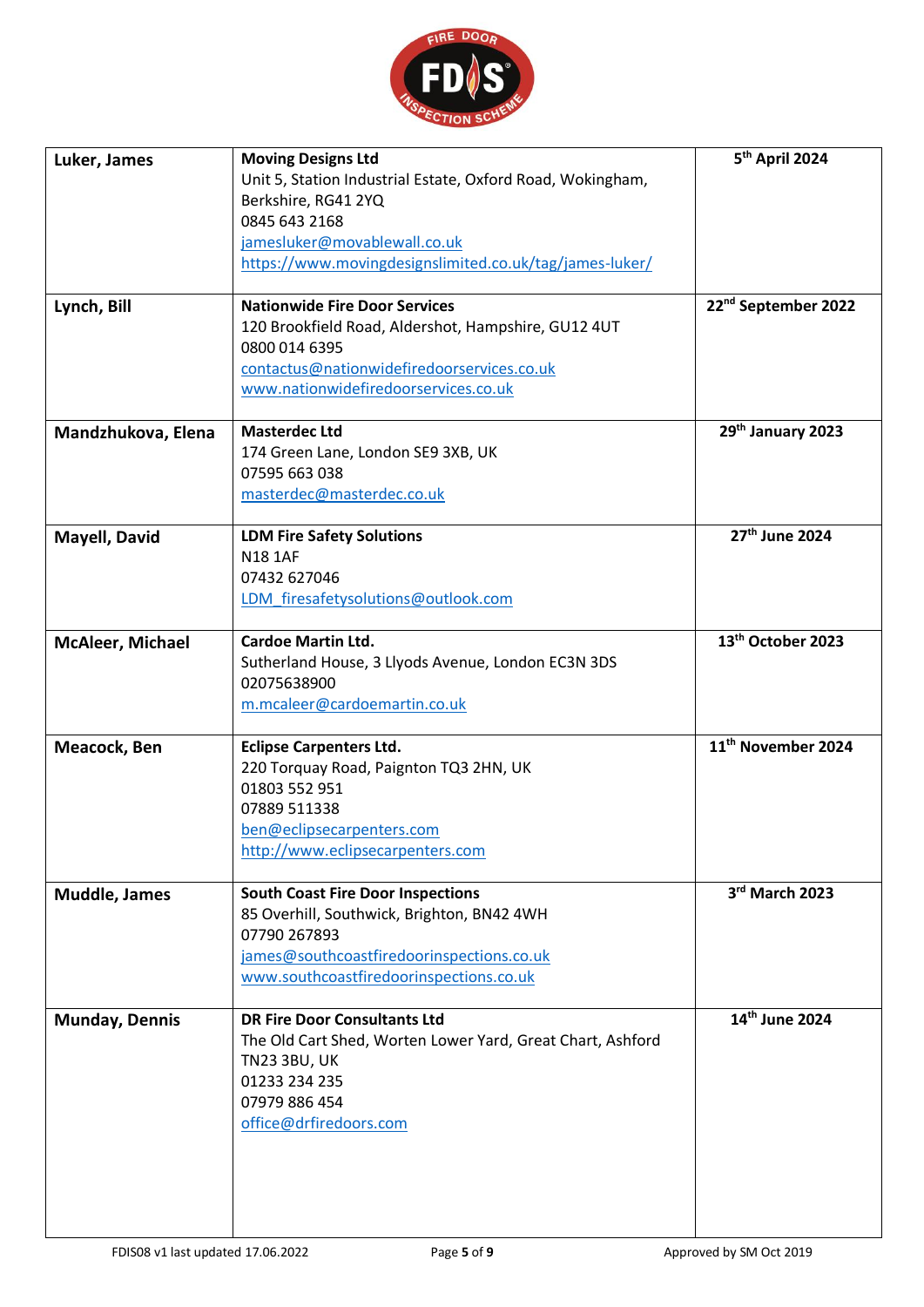

| Murphy, James     | <b>Murphy's Building Services</b><br>12 Stortford Road, Great Dunmow, Dunmow CM6 1DA, UK<br>0137145011<br>07590361907<br>www.mbs.uk<br>james.murphy@mbs.uk                                                                        | 27th April 2024                |
|-------------------|-----------------------------------------------------------------------------------------------------------------------------------------------------------------------------------------------------------------------------------|--------------------------------|
| Navirrina, Jonny  | <b>Hughes &amp; Associates Property Services</b><br>Atlas House, Berth 40, London Port of Tilbury, RM18 7HP<br>0333 335 5330<br>07760 404500<br>jonnynavarrina@hughesandassociates.co.uk<br>https://www.hughesandassociates.co.uk | 8 <sup>th</sup> April 2024     |
| Nicholson, Lisa   | <b>Trusted Fire Inspections Limited</b><br>1 Park Villas Drive, Pontefract, England, WF8 4QF<br>07931097248<br>lisa@trustedfireinspections.co.uk                                                                                  | 15 <sup>th</sup> October 2022  |
| Nicholson, Steven | <b>Trusted Fire Inspections Limited</b><br>1 Park Villas Drive, Pontefract, England, WF8 4QF<br>07931097248<br>steve@trustedfireinspections.co.uk                                                                                 | 17th December 2022             |
| Parker, Kenneth   | <b>Ken Parker</b><br>5 Gadwall Reach, Kelvedon, Colchester, UK<br>0208 501 8169<br>07961 322 452<br>kenparker1@btinternet.com                                                                                                     | $22nd$ July 2022               |
| Pearce, Martin    | Fireco Ltd.<br>251 West Lake Avenue, Hampton Vale, Peterborough PE7 8LN<br>01273 320650<br>07717004769<br>martin.pearce@fireco.uk<br>www.fireco.uk                                                                                | 14th December 2024             |
| Penny, Shaun      | Penny & Eddowes Ltd.<br>Murrayfield Drive, Willaston, Nantwich CW5 6QF, UK<br>07951777321<br>shaun@shaunp.co.uk                                                                                                                   | 29th March 2024                |
| Pindar, Justin    | <b>Adaston</b><br>Senior Surveyor<br>4 Greengate, Cardale Park, Harrogate, HG3 1GY<br>T01423 700996   M07393 462579<br>jpindar@adaston.com<br>www.adaston.com                                                                     | 8 <sup>th</sup> September 2023 |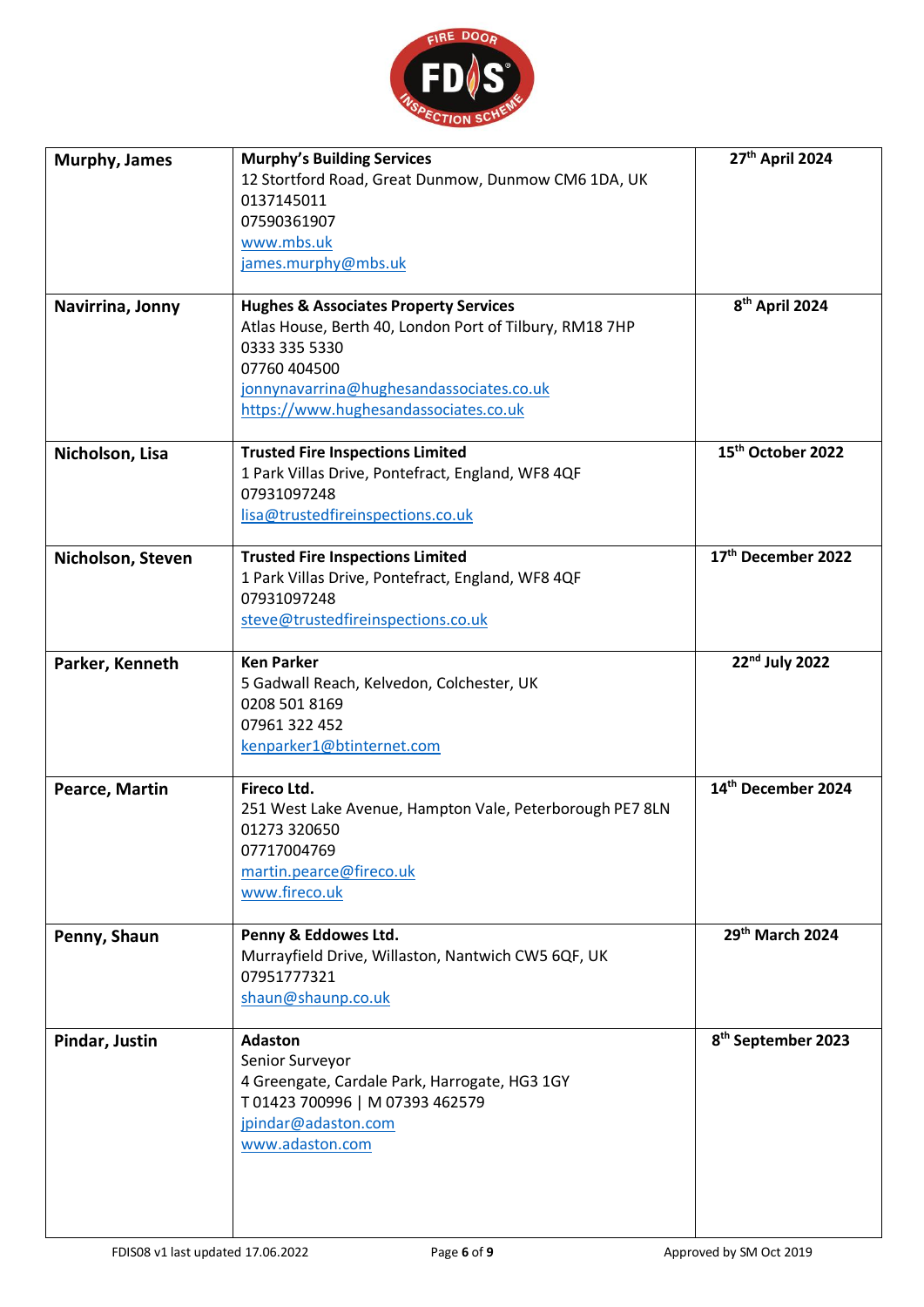

| Purcell, Jody<br>Pyner, James | <b>Doorview Limited</b><br>The Busworks, 39-41 North Road, London, N7 9DP<br>020 7697 9593<br>07740 104641<br>info@door-view.co.uk<br><b>Veritas Inspections Ltd.</b><br>Delta Hse, 16 Bridge Rd, Haywards Heath, West Sussex, RH16<br>1UA<br>07803063340<br>james@veritas-inspections.co.uk | 20th February 2023<br>7 <sup>th</sup> February 2024 |
|-------------------------------|----------------------------------------------------------------------------------------------------------------------------------------------------------------------------------------------------------------------------------------------------------------------------------------------|-----------------------------------------------------|
| Rea, Paul                     | <b>All-Tech Access Solutions Ltd</b><br>729 Northwest Business Park, Dublin, Ireland<br>+35 318 612 050<br>+35 387 255 2772                                                                                                                                                                  | 14th October 2023                                   |
| <b>Reilly, Clive</b>          | info@all-tech.ie<br><b>Fire Four Limited</b><br>5 Redwood Drive, Huddersfield, UK<br>07894 004 434<br>clive@firefour.co.uk                                                                                                                                                                   | 11 <sup>th</sup> September 2022                     |
| Riley, Jordan                 | Barlows (UK) Ltd.<br>Aqua House, Hampton Heath Ind. Est., Malpas, Cheshire, SY14<br>8LY<br>0330 3110 999<br>fireandsecurity@barlowsuk.co.uk<br>www.barlowsuk.co.uk                                                                                                                           | 26 <sup>th</sup> July 2024                          |
| <b>Rimmer, Phil</b>           | <b>Merseyside Fire Door Inspections Ltd</b><br>8 Ramsbrook Close, Speke<br>Liverpool, L24 3UA<br>07515882818<br>phil@merseysidefdi.co.uk                                                                                                                                                     | 29 <sup>th</sup> October 2022                       |
| Sansom, Paul                  | Fire Door Surveying Ltd.<br>International House, 142 Cromwell Road, London, SW7 4EF<br>07950 575 695<br>sansompk@gmail.com<br>Fire Door Surveying Ltd.<br>1a Highridge Close, Weavering, Maidstone ME14 5XQ, UK<br>07950 575 695<br>sansompk@gmail.com                                       | 7 <sup>th</sup> June 2025                           |
| Sayer, Andrew                 | <b>AJS Fire Door Inspections</b><br>30 Nickstream Lane, Darlington, Durham, DL3 ODB<br>01325 488 376<br>07787 542 009<br>stanleyman140@yahoo.com                                                                                                                                             | 5 <sup>th</sup> November 2022                       |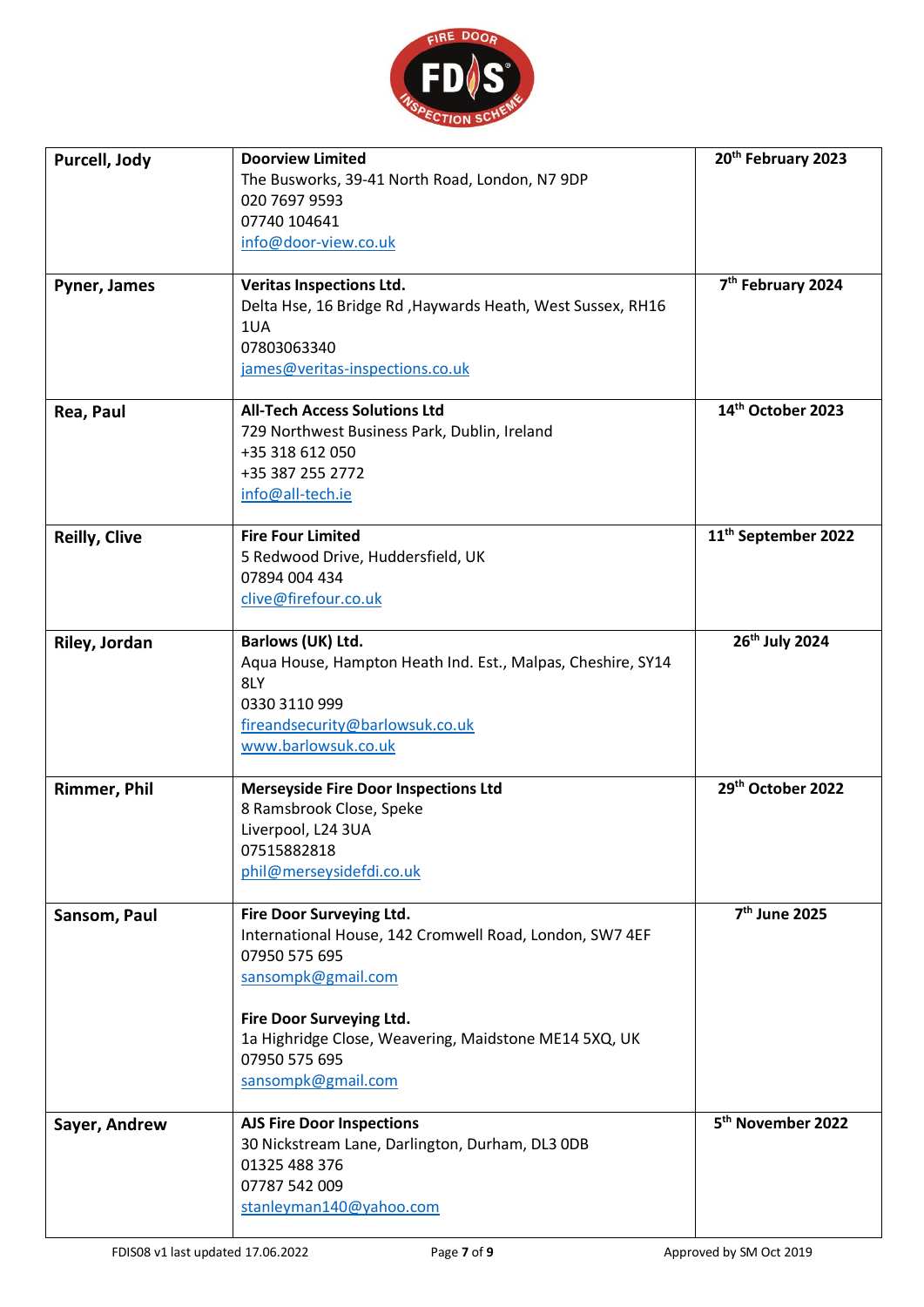

| Sefton, Jason            | <b>TF Jones</b>                                           | 14th June 2025                  |
|--------------------------|-----------------------------------------------------------|---------------------------------|
|                          | Unit 8 Ketterer Court, Saint Helens WA9 3AH, UK           |                                 |
|                          | 01744616611                                               |                                 |
|                          | jay.sefton@tfjones.com                                    |                                 |
|                          | http://www.tfjones.com                                    |                                 |
|                          |                                                           |                                 |
| Stevenson, Shaun         | Harrison Thompson & Co. Ltd.                              | 4 <sup>th</sup> January 2025    |
|                          | Yeoman House, Whitehall Road, Leeds LS12 5JB, UK          |                                 |
|                          | 0113 279 5854                                             |                                 |
|                          | www.yeomanshield.com<br>shaun@yeomanshield.com            |                                 |
|                          |                                                           |                                 |
| Thewlis, Ian             | <b>Acuity Compliance</b>                                  | 5 <sup>th</sup> November 2022   |
|                          | Unit 2 Hurricane Drive,                                   |                                 |
|                          | Liverpool, L24 8RL                                        |                                 |
|                          | 07990080249                                               |                                 |
|                          | ian.thewlis@acuitycompliance.co.uk                        |                                 |
|                          | www.acuitycompliance.co.uk                                |                                 |
|                          |                                                           |                                 |
| <b>Tranckle, David</b>   | <b>Nevada Construction Ltd.</b>                           | 29th February 2024              |
|                          | Broadmeadow Lane, Teignmouth TQ14 9AE, UK                 |                                 |
|                          | 01626 777 107                                             |                                 |
|                          | dave@nevadaconstruction.co.uk                             |                                 |
| <b>Trice, Steve</b>      | <b>Bespoke Construction Services Ltd.</b>                 | 18 <sup>th</sup> April 2024     |
|                          | Merlin House, Halesfield 19, Telford, Shropshire, TF7 4QT |                                 |
|                          | 019525 88816                                              |                                 |
|                          | 07583 608469                                              |                                 |
|                          | steve.trice@bespokeconstruction.co.uk                     |                                 |
|                          |                                                           |                                 |
| <b>Walmisley, Jeremy</b> | <b>B&amp;K Fire Protection Ltd.</b>                       | 07 <sup>th</sup> September 2024 |
|                          | Fairfield Drive, Dorking, Surrey RH4 1JJ, UK              |                                 |
|                          | 07717 664634                                              |                                 |
|                          | j.walmisley@bkfp.co.uk                                    |                                 |
|                          | www.bkfp.co.uk                                            |                                 |
| Warren, Luke             | <b>GWD Contractors Ltd</b>                                | 20 <sup>st</sup> February 2023  |
|                          | 46 Chislehurst Road, Chislehurst, Greater London, BR7 5LD |                                 |
|                          | 02035191100                                               |                                 |
|                          | firedoors@gwdcontractors.co.uk                            |                                 |
|                          | www.gwdcontractors.co.uk                                  |                                 |
|                          |                                                           |                                 |
| <b>Watts, James</b>      | <b>Priority Risk Ltd</b>                                  | 6 <sup>th</sup> September 2023  |
|                          | 149 Addington Road, South Croydon, UK                     |                                 |
|                          | 0208 651 0291<br>07809 701 854                            |                                 |
|                          | james@priorityrisk.co.uk                                  |                                 |
|                          |                                                           |                                 |
| <b>Whelan, Michael</b>   | MPW Firedoor Inspections Ltd.                             | 26 <sup>th</sup> May 2024       |
|                          | Childwall, Liverpool, L25 2RU, UK                         |                                 |
|                          | 07877 744 320                                             |                                 |
|                          | mpw.fdinspection@outlook.com                              |                                 |